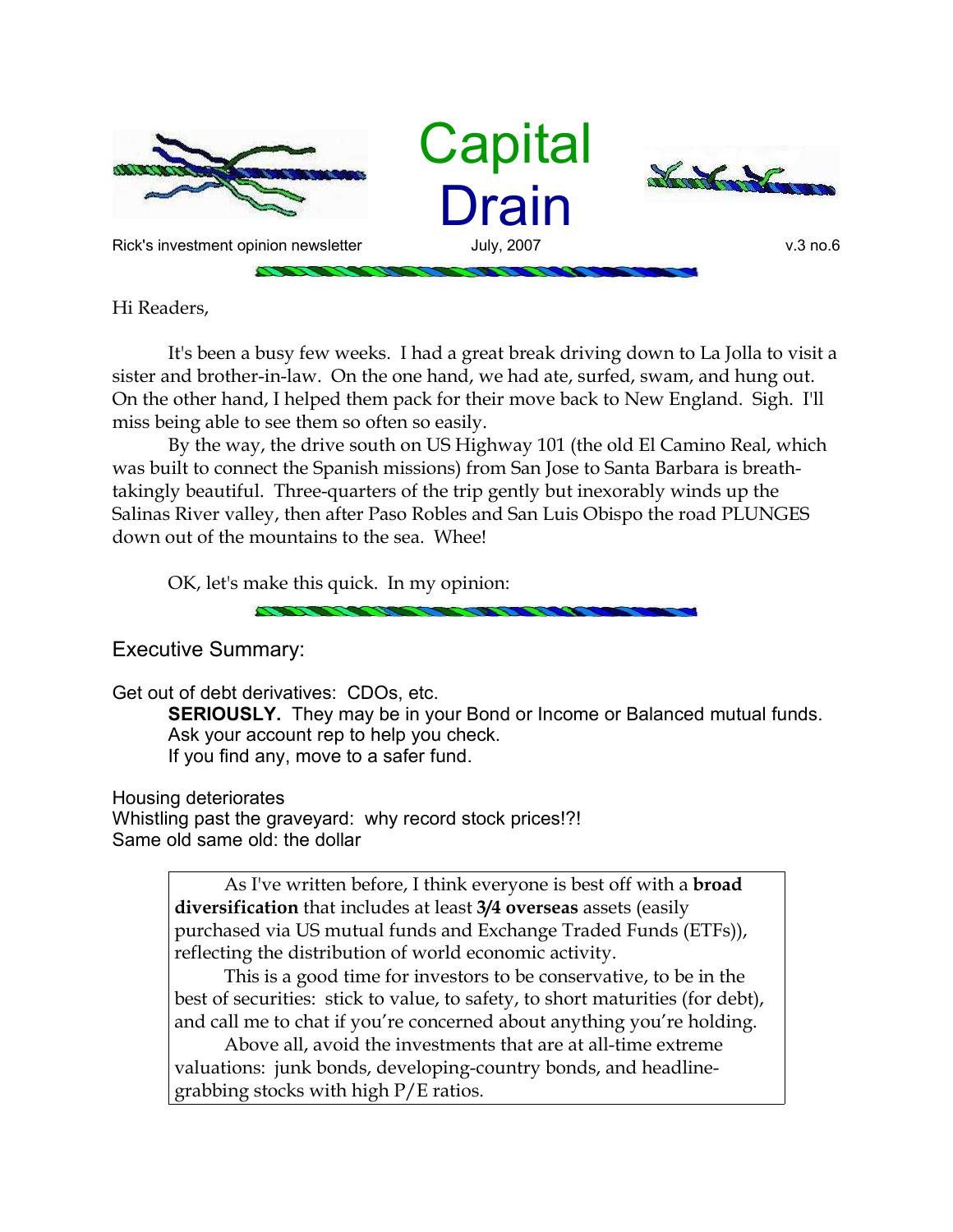The Details:

"Should liquidity dry up and correlations among asset prices rise" (That's central-banker-speak for: too many investors trying to sell all sorts of things at the same time.) "the concern would be that prices might also overshoot on the downside." (That's central-banker-speak for "crash.") "Such cycles have been seen many times in the past," it adds. (That's central-banker-speak for "We told you so.") $1$ 

-- David Wessel,

quoting the Bank for International Settlements annual report

There's an old saying that a banker will lend you an umbrella on a sunny day, but demand it back if it rains. That's half-analogous to the current situation.

What we've seen lately is that since 2002 the days have been so steadily sunny that bankers have been lending money (umbrellas) to just about anyone, including many people who won't be able to repay the loans at all.

In the April newsletter I described in general how loose lending has set us up for rainy days to cause some big losses-- by someone. Don't let it be you.

But hey, you didn't make any loans, how could it be you who loses? Welcome to credit derivatives.

In a nutshell those dicey loans have been repackaged into new bond-like securities called Collateralized Debt Obligations (CDOs), given bond-like quality ratings, and sold as if they were bonds-- possibly to you. They may be in your Bond- or Income- or Balanced- mutual funds.

It turns out that the quality ratings given to these pseudo-bonds made some rather rosy assumptions about the underlying debt, and rated most of the CDOs as very high quality indeed. Many of the rosy assumptions have been found false, and the market prices of these CDOs have dropped precipitously. At least half a dozen hedge funds world-wide have been shut down (some wiped out) by the drops.

Remember the April letter's metaphor that there's never just one cockroach? The CDO downgrades so far are just the first few cockroaches. It's likely going to get a lot worse. Get out while the getting's good.

If you have any mutual funds or broker-selected bond holdings, contact your account representative and say emphatically that you want to get out. They could be called CDOs, or CMO, CLO, MBS, RMBS, CDS, or yet other names. Tell the rep that if

<sup>&</sup>lt;sup>1</sup> David Wessel, "If a Quake Hits Markets, At Least Shock Absorbers Have Improved Since 1987," The Wall Street Journal Online, June 28, 2007, Dow Jones & Company, Inc., June 28, 2007 <http://online.wsj.com/article/SB118298231245450684.html?mod=hps\_us\_editors\_picks>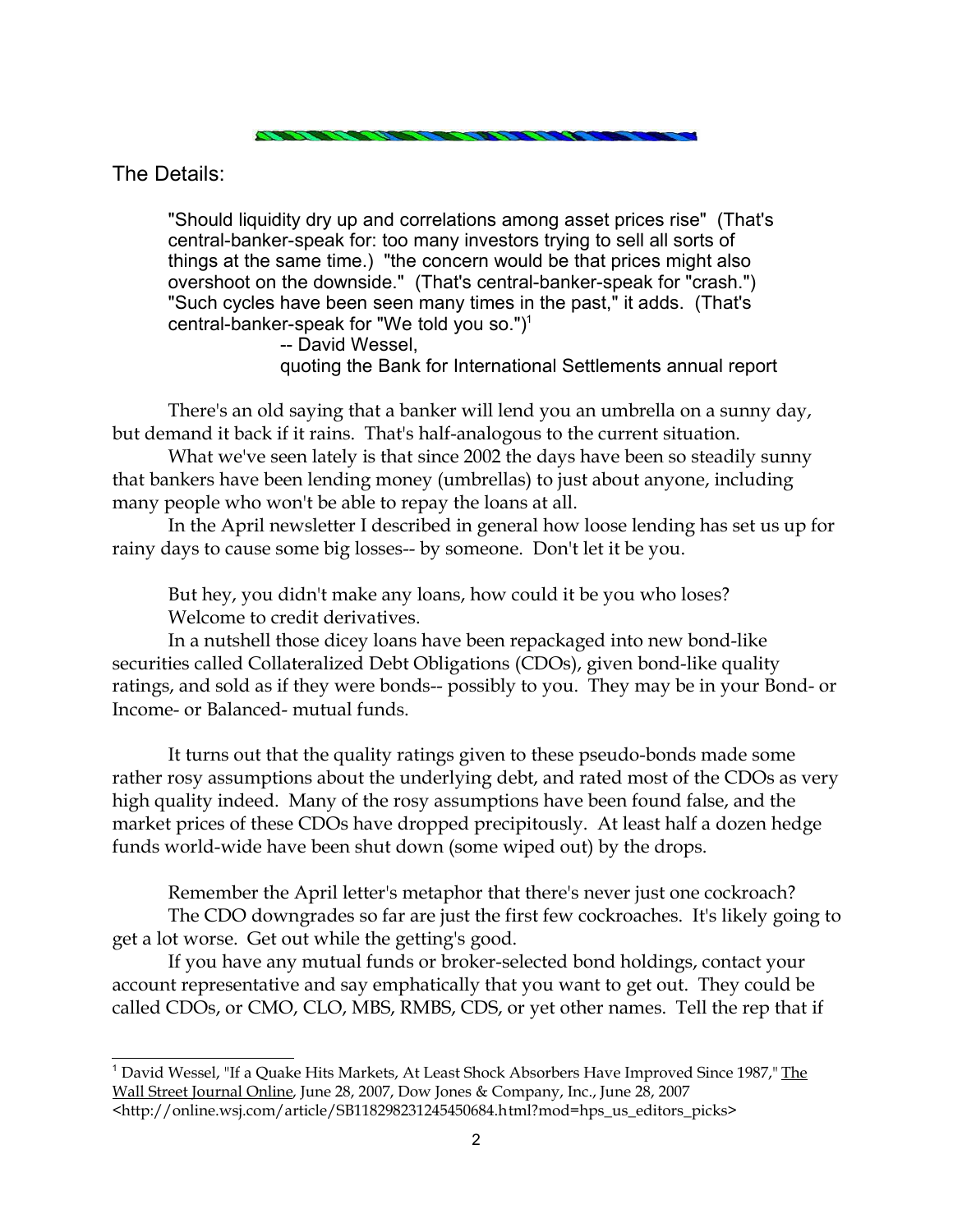the debt securities you hold, or your mutual funds hold, have anything that involves "tranches" (telltale jargon) and was created within the last five years, sell.

Many of these CDOs were given the very highest bond ratings (AAA) but they were rated based on a different analytical framework than your Treasury or GE (or other Blue Chip) bonds. The CDOs aren't all garbage, but it's going to be a while before we learn which are the better ones and which are worse. Sell and watch the painful lessons from the sidelines.

As you know, the first part of the loose-lending house of cards to crumble was housing. New house sales volume is way down, resales are way down, prices are falling slowly, and mortgage rates are rising. Even the industry cheerleaders are now saying that things will get worse until 2008. In addition to being bad for the mortgagebased CDOs, it's also a drag on the economy.

And yet, the Dow Industrials and the S&P 500 just hit new record highs. I truly cannot understand why. At almost all companies, earnings (profits) are falling, so P/E ratios are rising, which should rationally imply prices falling. I'm inclined to say that investors are whistling past the graveyard, hoping that hope alone will carry the stock market higher.

Meanwhile, the bond market is still acting as if bond investors expect a slowdown at least, if not a recession. The Treasury yield curve is no longer inverted in the classical steady downward slope from Federal Funds (FF) rates to 30-year bond rates. Neither is it a steady rising slope, the usual sign of a healthy economy.



## **Treasury Yield Curve**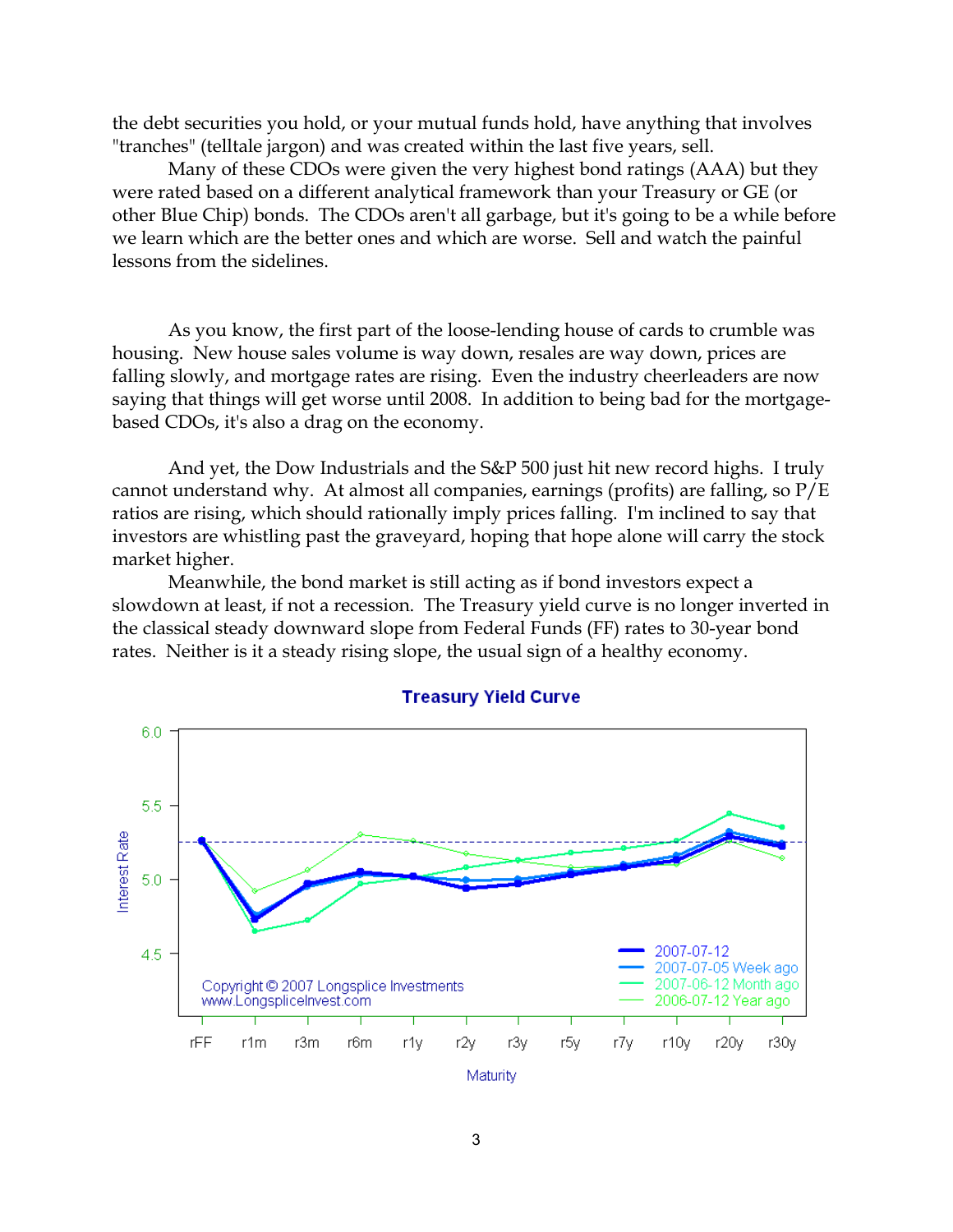What could explain the curve? It's the latest phase of the Greenspan "Conundrum," as he called the fact that rising FF rates weren't raising long rates. It could be that there's a huge interest in buying treasury bonds, especially short-duration ones, because they're simple, safe, and easy to sell later. Or it could be that bond buyers expect the FF rate to fall-- by a lot-- to make the curve look normal.

Neither of those scenarios points to investor confidence. In the former case, what are investors seeking safety from? Too many junky bond derivatives and overpriced stock, perhaps? In the latter case, the Fed Chairman Bernanke has been as clear as anyone can be that he isn't going to lower FF rates until inflation is lower, barring some sort of market calamity (see case #1.)

Meanwhile, most of the rest of the major economies are doing quite well. Even Japan may finally get its growth going again. Overseas central banks are raising their interest rates, to head off inflation.

This brings us back to my old standby, the falling dollar. You can see in the chart below how the dollar has fared since the end of last summer. It's unmistakably, fairly steadily, down substantially against all but ailing Japan's ailing Yen.



**Dollar vs. Major Currencies** 

It's interesting to note how steady the decline of the Yuan has been compared to the volatility of any of the freely-traded currencies.

I included the Rupee for comparison; it's not really a major currency in US trade yet. Also, some may scoff at the idea of the Canadian dollar being "major," but Canada remains our largest trading partner (we import energy, grains, timber, metals, beer) so their exchange rate is significant.